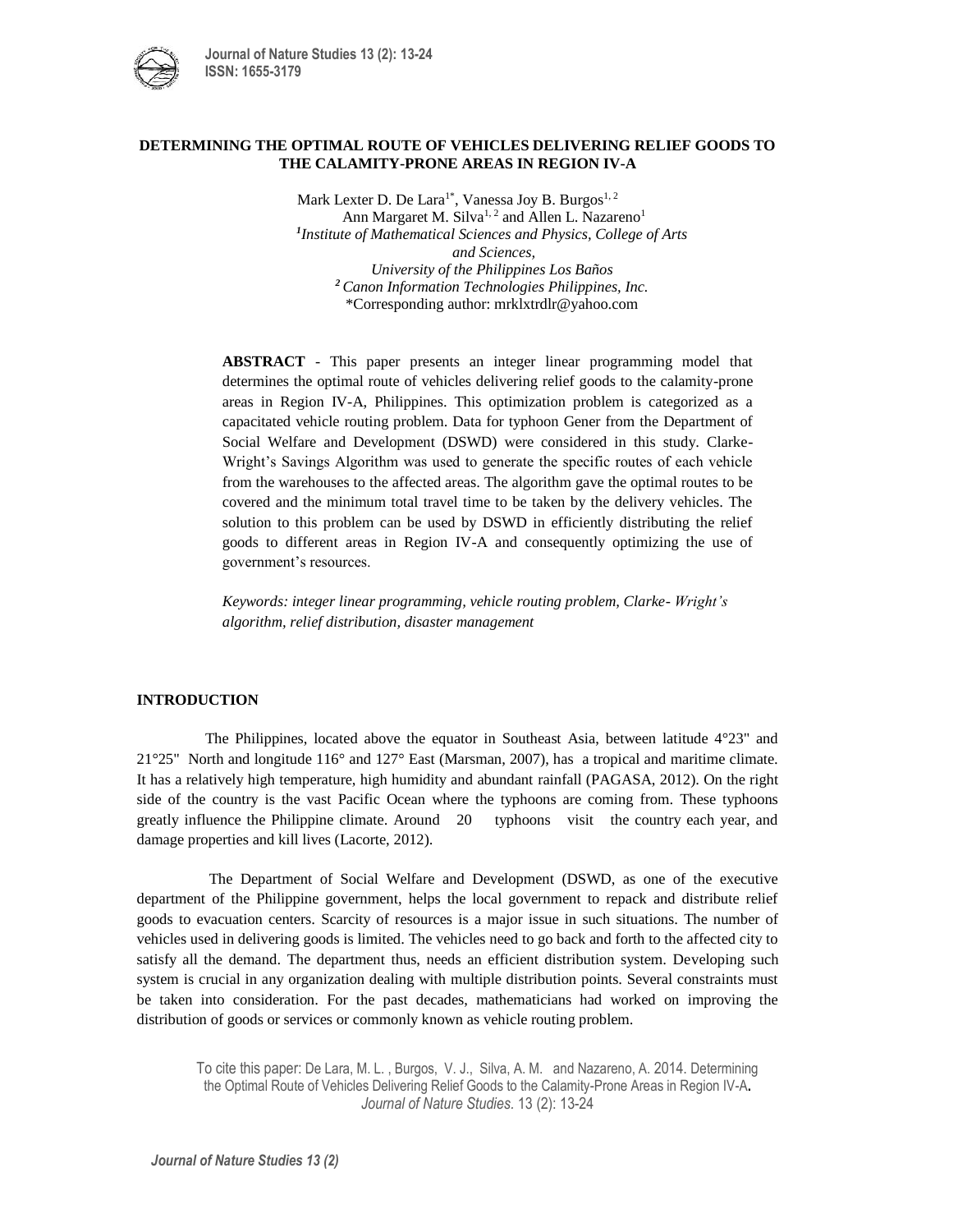Vehicle Routing Problem (VRP) or the Truck-Dispatching Problem is about distributing goods between depots and customers (Golden, 1975). Its objective is to determine the optimal set of routes each vehicle must take so that a given number of customers are all served. VRP originated from Travelling Salesman Problem (TSP). The TSP is the simplest and most famous routing problem known to researchers. Itcalls on determining the shortest tour in a given set of cities so that each city is visited exactly once (Taha, 2008). Both the exact and heuristic methods are applied and were being explored to solve the VRP (Gambardella et al., 1999; Gendreau et al., 1994; Golden et al., 2008; Laporte et al., 2000; Osman, 1993) . One of the variations of the VRP which was adopted in this study was the Capacitated Vehicle Routing Problem (CVRP), . a special type of VRP wherein there is a restriction on the carrying capacity of the vehicles (Toth & Vigo, 2002).

Due to the urgent need of relief goods, an optimal route for the delivery vehicles is needed. These relief goods must satisfy the demand of each area. The study determines the optimal route of the delivery vehicles inV calamity-affected areas in the provinces of Region IV-A, specifically Batangas, Cavite, Laguna and Rizal.

## **METHODOLOGY**

## **A. Data Gathering**

MJ Mollenido, head of the Operations Team of DSWD-Region IV-A, served as the key informant for the needed data. He provided the following information:

- o number of vehicles the department use in delivery and the respective capacities;
- **O** transportation costs and the travel time;
- o number of warehouses where the relief goods are coming from and the places served by these warehouses;
- o vehicles' carrying capacity; and
- **O** population density and the number of families affected.

Google Maps was used to determine the distances between places in the region. The corresponding estimated travel time between two places was computed using the distance suggested by Google Maps. The succeeding figures show the map and the corresponding network representation created for each province. The nodes represent the municipalities or cities and the edges represent the connection between each pair of nodes. It is assumed that the trucks used the shortest path connecting the two cities. In this study, alternative routes were not considered. The objective is for each truck to drop relief goods at one city and then move to the next city in its tour. Node 0 is the source node. The weight on each edge is the travel time expressed in minutes.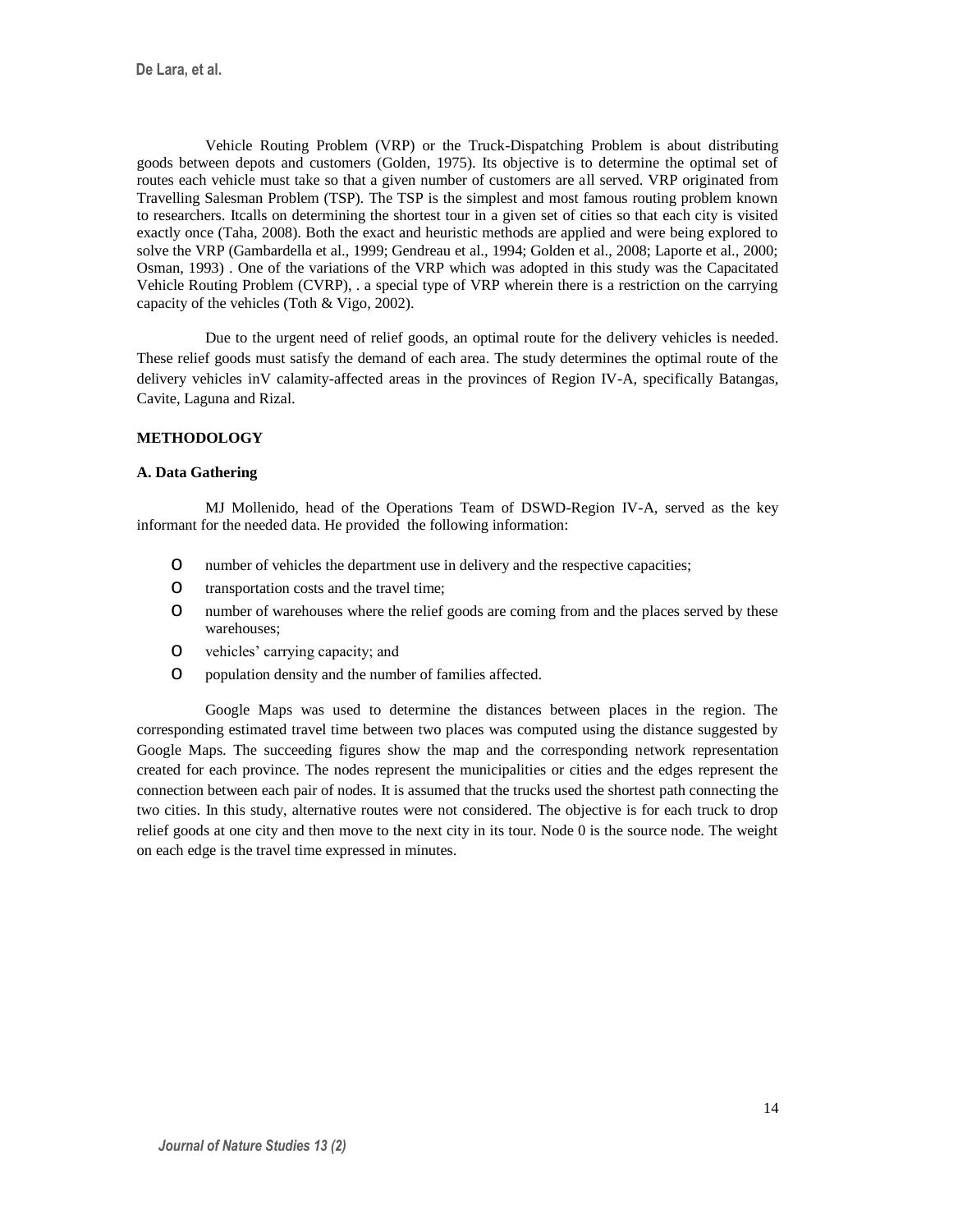

Figure 1. Network Representation of Rizal Province



Figure 2. Network representation of Cavite Province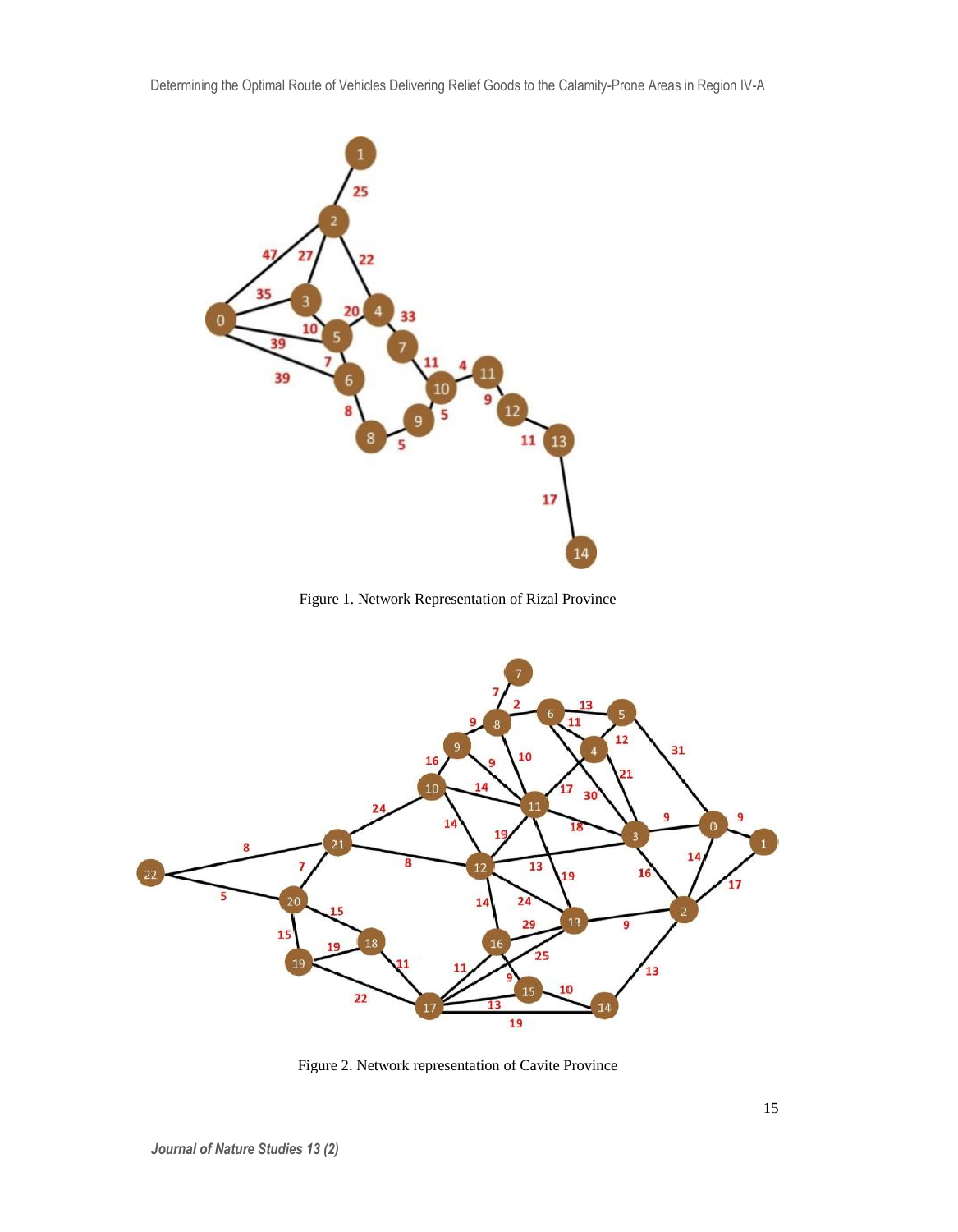**De Lara, et al.**



Figure 3. Network representation of Batangas Province



Figure 4. Network representation of Laguna Province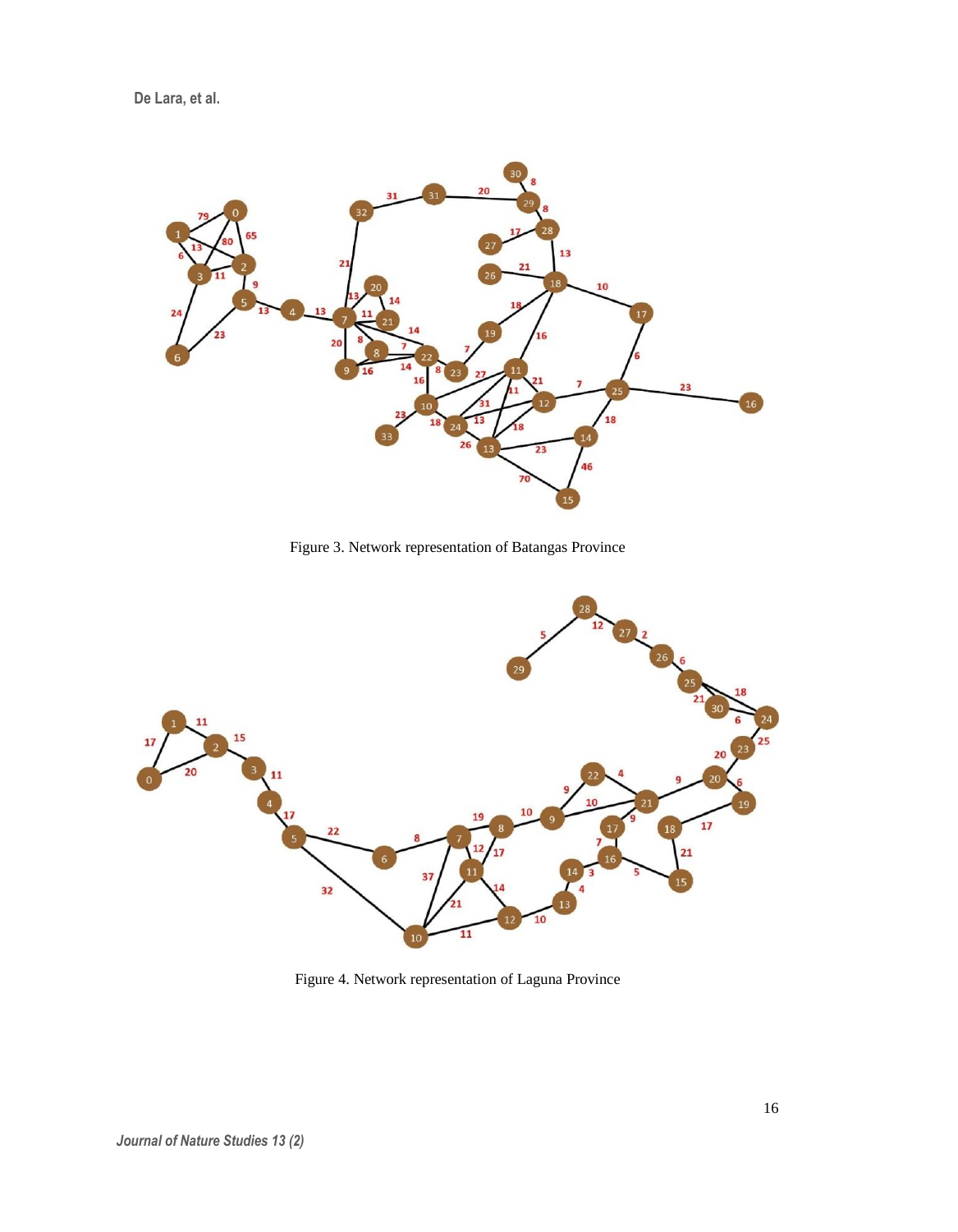| <b>Rizal</b>            |                | <b>Batangas</b>   |                          |                 |             |  |
|-------------------------|----------------|-------------------|--------------------------|-----------------|-------------|--|
| Area                    | <b>Node</b>    | Area              | <b>Node</b>              | Area            | <b>Node</b> |  |
| National Resource       |                | <b>GMA</b> Cavite | $\Omega$                 | Padre Garcia    | 17          |  |
| <b>Operation Center</b> | $\theta$       | Nasugbu           | 1                        | Lipa City       | 18          |  |
| (Pasay City)            |                | Tuy               | $\overline{2}$           | Cuenca          | 19          |  |
| Rodriquez               | 1              | Lian              | $\overline{\mathcal{E}}$ | Agoncillo       | 20          |  |
| San Mateo               | $\overline{2}$ | Calaca            | 4                        | San Nicolas     | 21          |  |
| Cainta                  | 3              | Balayan           | $\overline{5}$           | Sta. Teresita   | 22          |  |
| Antipolo                | $\overline{4}$ | Calatagan         | 6                        | Alitagtag       | 23          |  |
| Taytay                  | 5              | Lemery            | 7                        | San Pascual     | 24          |  |
| Angono                  | 6              | Taal              | 8                        | Rosario         | 25          |  |
| Teresa                  | 7              | San Luis          | $\mathbf Q$              | Mataas na Kahoy | 26          |  |
| Binangonan              | 8              | Bauan             | 10                       | <b>Balete</b>   | 27          |  |
| Cardona                 | 9              | San Jose          | 11                       | Malvar          | 28          |  |
| Morong                  | 10             | Ibaan             | 12                       | Tanauan         | 29          |  |
| Baras                   | 11             | Batangas City     | 13                       | Sto. Tomas      | 30          |  |
| Pililla                 | 12             | Taysan            | 14                       | Talisay         | 31          |  |
| Tanay                   | 13             | Lobo              | 15                       | Laurel          | 32          |  |
| Jala-Jala               | 14             | San Juan          | 16                       | Mabini          | 33          |  |

# Table 1. Node Labels for the Province of Rizal, Cavite, Batangas and Laguna

| Cavite                  |          |                    | Laguna      |                   |                |            |             |
|-------------------------|----------|--------------------|-------------|-------------------|----------------|------------|-------------|
| Area                    | Node     | Area               | <b>Node</b> | Area              | <b>Node</b>    | Area       | <b>Node</b> |
| <b>GMA</b> Cavite       | $\theta$ | Trece Martires     | 12          | <b>GMA</b> Cavite | $\theta$       | Liliw      | 16          |
|                         |          | City               |             | San Pedro         | 1              | Magdalena  | 17          |
| Carmona                 | 1        | Amadeo             | 13          | <b>Binan City</b> | $\overline{2}$ | Luisiana   | 18          |
| Silang                  | 2        | Tagaytay City      | 14          | Sta. Rosa City    | 3              | Cavinti    | 19          |
| Dasmarinas              | 3        | Mendez             | 15          | Cabuyao City      | $\overline{4}$ | Lumban     | 20          |
| Imus                    | 4        | Indang             | 16          | Calamba City      | 5              | Pagsanjan  | 21          |
| Bacoor                  | 5        | Alfonso            | 17          | Los Baños         | 6              | Sta. Cruz  | 22          |
| Kawit                   | 6        | Gen. E.            | 18          | Bay               | 7              | Kalayaan   | 23          |
|                         |          | Aguinaldo          |             | Victoria          | 8              | Paete      | 24          |
| Cavite City<br>Noveleta | 7<br>8   | Magallanes         | 19<br>20    | Pila              | 9              | Pangil     | 25          |
|                         | 9        | Maragondon<br>Naic | 21          | Alaminos          | 10             | Siniloan   | 26          |
| Rosario                 |          |                    | 22          | Calauan           | 11             | Famy       | 27          |
| Tanza                   | 10       | Ternate            |             | San Pablo City    | 12             | Sta. Maria | 28          |
| Gen. Trias              | 11       |                    |             |                   |                |            |             |
|                         |          |                    |             | Rizal             | 13             | Mabitac    | 29          |
|                         |          |                    |             | Nagcarlan         | 14             | Pakil      | 30          |

Majayjay

15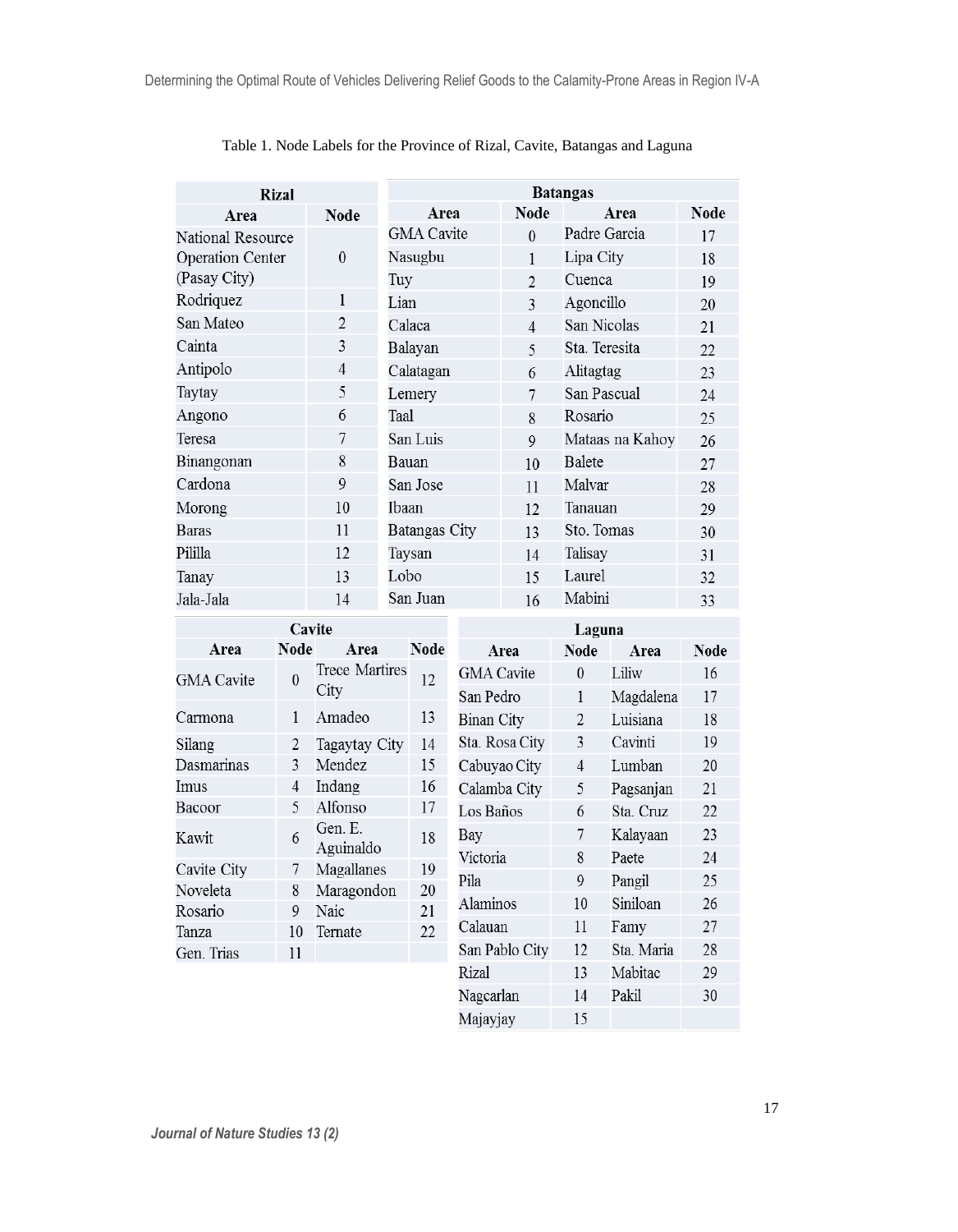## **B. Model Formulation**

An integer linear programming model of the capacitated VRP was formulated to optimize the route to be taken by the vehicles delivering the relief goods in the affected areas in Region IV-A. The general model given below was applied to the provinces in the region.

Minimize 
$$
z = \sum_{i=0}^{NC} \sum_{j=1}^{NC} \sum_{k=1}^{NV} a_j t_{ij} l_{ijk}
$$
 (1)

The objective is to determine the unique routes that minimizes the total accumulated travel time of all the vehicles that will be dispatched to distribute relief goods in the province.

$$
\sum_{i=0}^{NC} \sum_{k=1}^{NV} l_{ijk} = 1, j = 2, ..., NC
$$
\n
$$
\sum_{i=0}^{NC} l_{ick} - \sum_{j=1}^{NC} l_{cjk} = 0, k = 1, ..., NV,
$$
\n
$$
c = 1, ..., NC
$$
\n(3)

Constraints (2) and (3) guarantee that the solution assigns each vehicle a unique route. Constraint (3) also assures the continuity of each route.

$$
c_k - \sum_{i=0}^{NC} (Q_i \sum_{j=1}^{NC} l_{ijk}) \ge 0, k = 1, ..., NV \tag{4}
$$

The capacity of trucks constraint is given by constraint (4).

$$
\sum_{j=1}^{NC} l_{0jk} \le 1, \quad k = 1, ..., NV
$$
 (5)

Constraint (5) makes certain that truck availability is not exceeded.

Lastly, constraint (6) indicates that the decision variables are binary.

$$
l_{ijk} \in \{0,1\} \text{ for all } i,j,k \tag{6}
$$

where

$$
NC =
$$
 number of cities or municipalities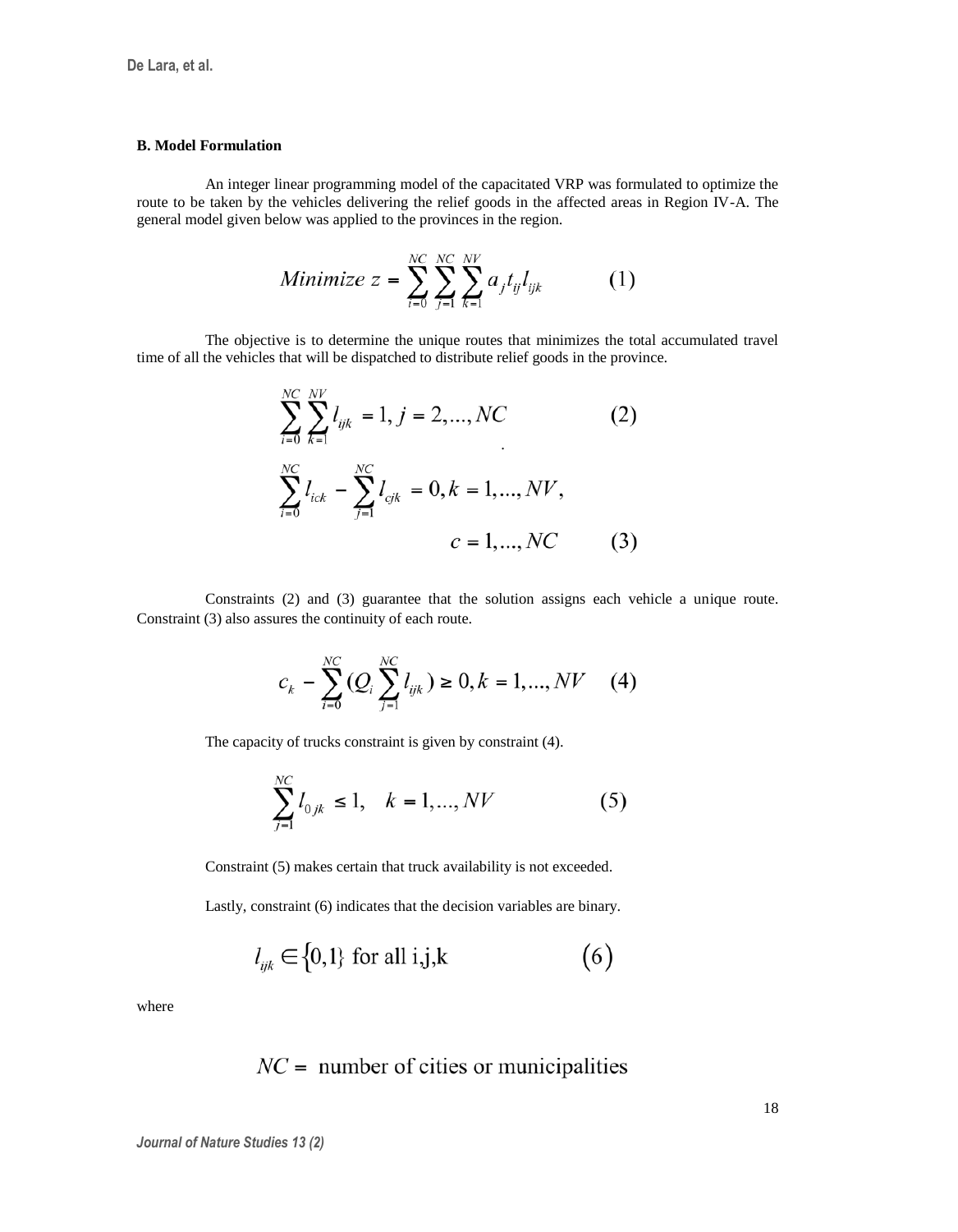- $NV =$  number of vehicles
- $t_{ii}$  = travel time from city *i* to city *j*
- $c_k$  = capacity of each vehicle k
- $Q_i$  = demand at city i

$$
l_{ijk} = \begin{cases} 1 \text{ if } \text{arc}(i, j) \text{ is traversed by truck } k \\ 0 \text{ otherwise.} \end{cases}
$$

To ensure feasibility, constraint (7) or Miller-Tucker-Zemlin formulation was imposed (Kara and Bektas, 2003).

$$
\sum_{i \in S}^{NC} \sum_{j \notin S}^{NV} l_{ijk} \ge 1, \forall k = 1, ..., NV, |S| \ge 2
$$
 (7)

### **C. Heuristic Solution**

The integer linear programming model was solved using Clarke-Wright's Savings (CWS) Heuristic (Lysgaard, 1997). Microsoft Excel 2010 was used to calculate the savings of each province. The savings were then arranged in descending order.

The CWS algorithm is the first savings-based algorithm (also called merging-algorithm). Initially, this algorithm assumes that each customer is served by its own vehicle. Next, two customers are to be served by the same vehicle as long as their capacity constraints are not violated. To determine the order in which customers are combined into a certain vehicle, the savings for a pair of customers is calculated.

The savings  $S_{ij}$  for a pair of customers  $V_i$  and  $V_j$  is defined as the savings in terms of distance that would be realized if these two customers would be served right after each other by the same vehicle instead of each by their own vehicle.

$$
S_{ij} = C_{0i} + C_{0j} - C_{ij}
$$

This quantity  $S_{ij}$  is larger than or equal to zero (0) because of triangle inequality. The algorithm takes the savings list, which is sorted in descending order, and processes the customer pairs on the savings list if they satisfy the conditions for the feasibility of including path  $(i,j)$  in a route assuming that operation does not violate capacity constraints. The algorithm has two variants: parallel and sequential variants. The difference between the two is that the parallel version builds multiple routes at a time, whereas the sequential version builds one route at a time. In the parallel version, after the savings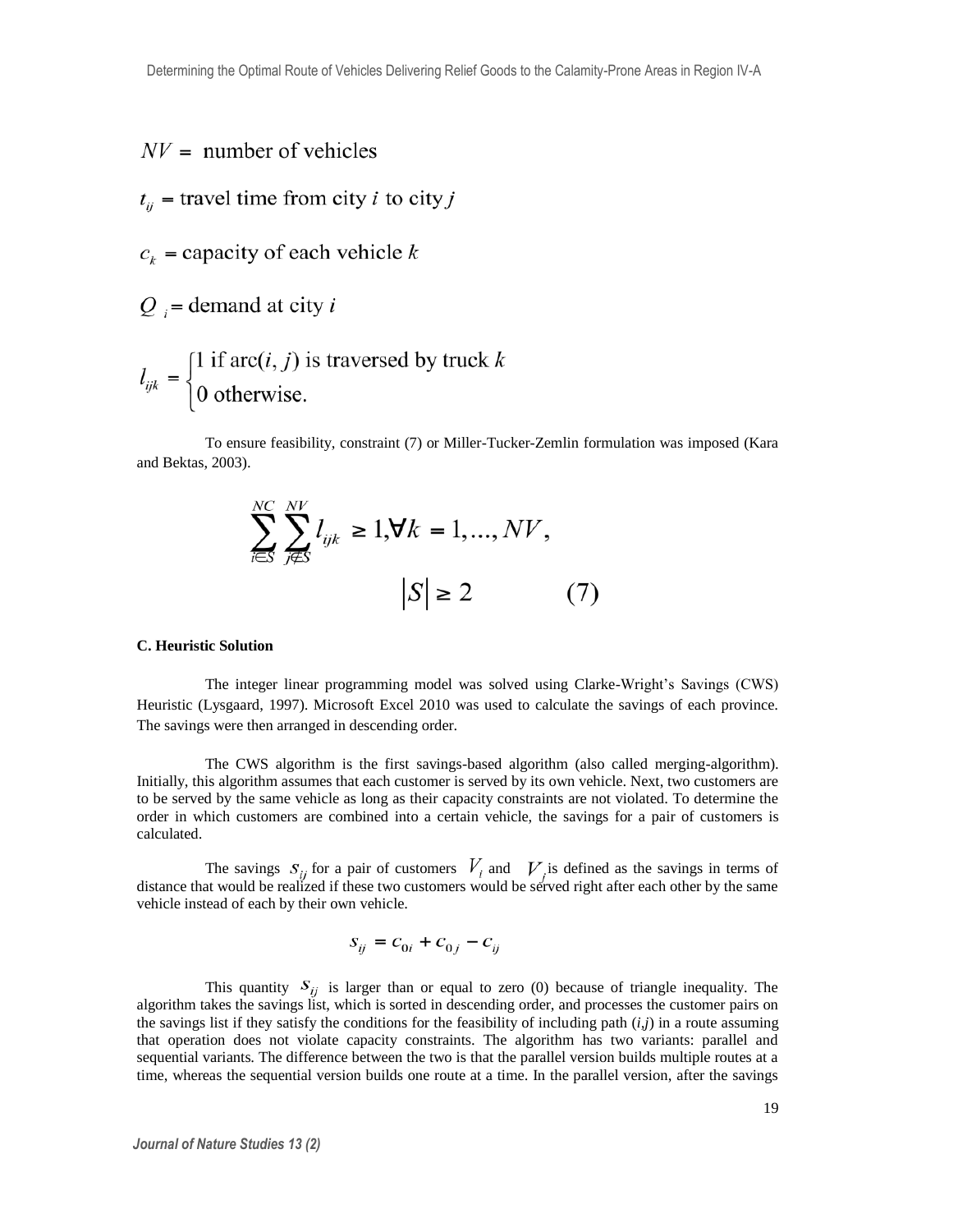list has been processed, unassigned customers are assigned to their own vehicle, exceeding the total amount of available vehicles. The parallel variant of CWS Algorithm was implemented in this study.

## **RESULTS AND DISCUSSION**

The following tables show the solutions or policies that we propose to be implemented by DSWD-Region IV-A. These were obtained after applying the CWS Algorithm.

The tables display number of unique routes that must be taken by the vehicles dispatched in each province. Each vehicle takes a certain route to serve specific cities in the province. The number of returns is the number of times the vehicle goes back and forth to deliver relief goods depending on the demand of the city. The total relief goods distributed by each vehicle and the total travel time of each vehicle are also indicated in the tables.

| Route No.      | No. of<br>Returns | Route                                                      | Nodes Served | <b>Total Relief Goods</b><br>Distributed $(vds3)$ | <b>Travel Time</b><br>(hours) |
|----------------|-------------------|------------------------------------------------------------|--------------|---------------------------------------------------|-------------------------------|
|                | 4                 | $0 - 5 - 0$                                                | 5            | 108                                               | 2.6                           |
| $\overline{c}$ |                   | $0-6-8-9-8-6-0$                                            | 6,9          | 27                                                | 1.73                          |
| 3              |                   | $0-5-6-8-9-8-6-0$                                          | 5.8.9        | 25.31                                             | 1.85                          |
| 4              | 2                 | $0-6-8-9-10-9-8-6-0$                                       | 10           | 41.29                                             | 1.9                           |
| 5              |                   | $0-6-8-9-10-11-12-$<br>$11-10-9-8-6-0$                     | 11,12        | 23.34                                             | 2.33                          |
| 6              | 1                 | $0-6-8-9-10-11-12-$<br>$13 - 12 - 11 - 10 - 9 - 8 - 6 - 0$ | 12,13        | 27                                                | 2.7                           |
| 7              | 3                 | $0-3-5-4-7-4-5-0$                                          | 3.4.7        | 63.13                                             | 3.17                          |
| 8              | 10                | $0 - 2 - 1 - 2 - 0$                                        | 1,2          | 246.78                                            | 12                            |

Table 2. Summary of Results for Rizal Province

| Route<br>No.   | No. of<br>Returns | Route                                                | Nodes Served      | Total<br><b>Relief Goods</b><br>Distributed $(yds^3)$ | <b>Travel Time</b><br>(hours) |
|----------------|-------------------|------------------------------------------------------|-------------------|-------------------------------------------------------|-------------------------------|
| 1              | 1                 | $0-3-11-12-21-20-22-$<br>$21 - 12 - 10 - 11 - 3 - 0$ | 0,3,10,1120,21,22 | 27                                                    | 2.28                          |
| 2              | 1                 | $0-3-11-8-9-10-11-3-0$                               | 8,9,10            | 27                                                    | 1.72                          |
| 3              | 2                 | $0-3-11-8-7-8-11-4-3-0$                              | 7                 | 54                                                    | 2.93                          |
| $\overline{4}$ | 1                 | $0-3-11-8-7-8-9-10-11-$<br>$4 - 3 - 0$               | 7,10,4            | 27                                                    | 2.28                          |
| 5              | 3                 | $0 - 5 - 0$                                          | 5                 | 81                                                    | 1.55                          |
| 6              |                   | $0-5-4-3-0$                                          | 5,4               | 25.38                                                 | 1.22                          |
| 7              | $\overline{c}$    | $0-3-6-3-0$                                          | 6                 | 45.51                                                 | 1.3                           |

Table 3. Summary of Results for Cavite Province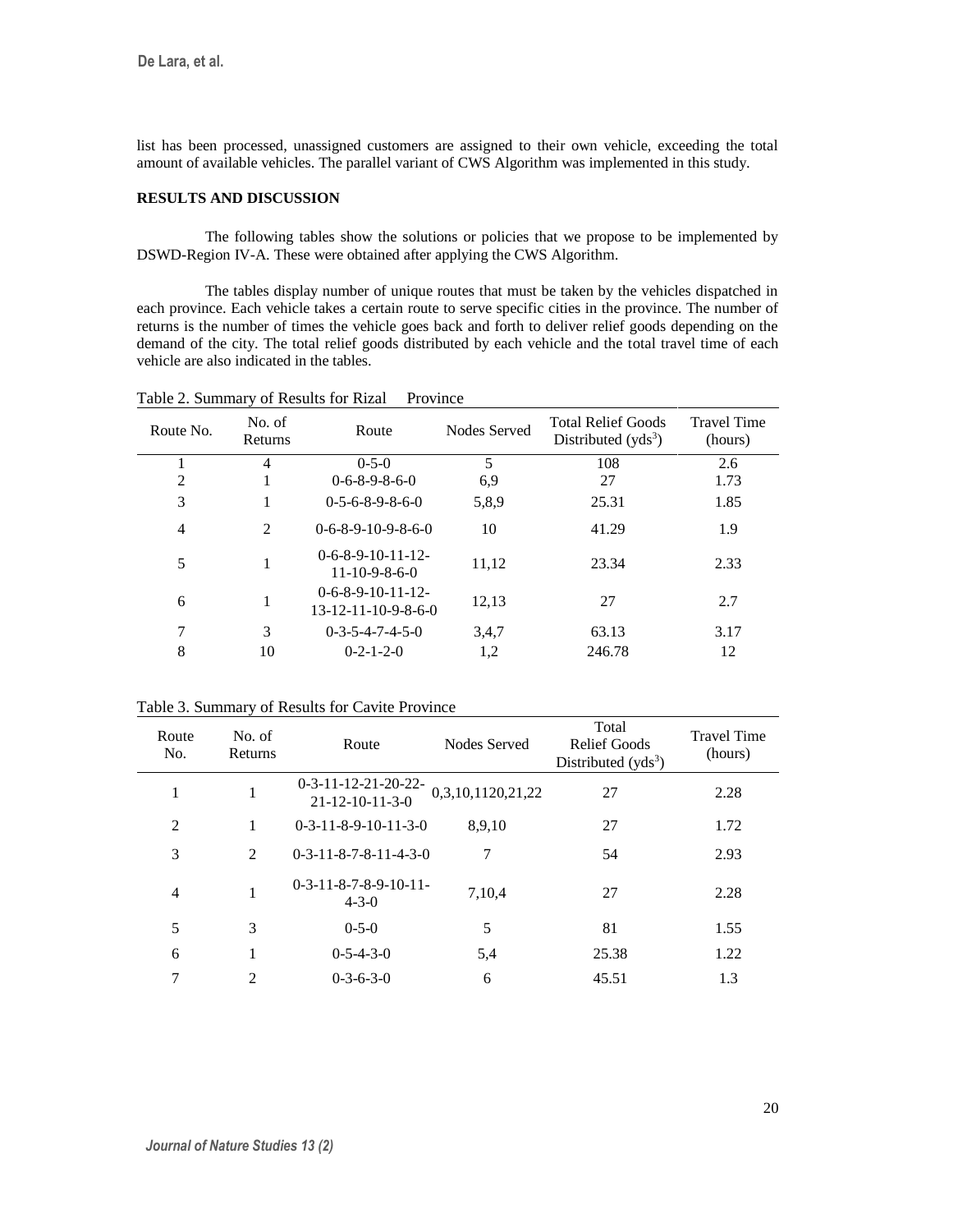| Route No.      | No. of Returns | Route                                                                                                                                                                                      | Node Served      | <b>Total Relief Goods</b><br>Distributed $(vds3)$ | <b>Travel Time</b><br>(hours) |
|----------------|----------------|--------------------------------------------------------------------------------------------------------------------------------------------------------------------------------------------|------------------|---------------------------------------------------|-------------------------------|
|                |                | $0 - 2 - 5 - 4 - 7 - 8 - 22 -$<br>$10-24-13-15-13-7, 8, 9, 10, 13,$<br>24-10-33-10-22- 15, 19, 20, 21,<br>23-19-18-28-29-22, 28, 29, 31,<br>$31 - 32 - 7 - 20 - 21 - 7$<br>$8-9-7-4-5-2-0$ | 32.33            | 20.22                                             | 11.5                          |
| $\mathfrak{D}$ |                | $0-2-5-4-5-6-3-1-$                                                                                                                                                                         | 1, 2, 3, 4, 5, 6 | 18.03                                             | 3.87                          |

Table 4. Summary of Results for Batangas Province

Table 5. Summary of Results for Laguna Province

|                | Route No. No. of Returns | Route                                                                                                                                   | Node Served      | <b>Total Relief Goods</b><br>Distributed $(yds3)$ | <b>Travel Time</b><br>(hours) |
|----------------|--------------------------|-----------------------------------------------------------------------------------------------------------------------------------------|------------------|---------------------------------------------------|-------------------------------|
| 1              | $\mathbf{1}$             | $0 - 2 - 3 - 4 - 5 - 6 - 7 - 8 - 9 -$<br>21-20-23-24-30-25-<br>26-27-26-25-24-23-30, 25, 26, 27<br>20-21-9-8-7-6-5-4-3-<br>$2 - 0$      |                  | 22.87                                             | 7.22                          |
| $\overline{c}$ | $\overline{4}$           | $0-2-3-4-5-6-7-8-9-$<br>$22 - 9 - 8 - 7 - 6 - 5 - 4 - 3 - 2 - 0$                                                                        | 22, 9            | 103.58                                            | 17.47                         |
| 3              | $\mathbf{1}$             | $0 - 2 - 3 - 4 - 5 - 6 - 7 - 8 - 9 -$<br>21-20-23-24-25-26-<br>27-28-29-28-27-26-<br>25-24-23-20-21-9-8-<br>$7 - 6 - 5 - 4 - 3 - 2 - 0$ | 28, 29           | 10.38                                             | 7.47                          |
| $\overline{4}$ | 1                        | $0-2-3-4-5-6-7-8-9-$<br>21-20-23-24-23-20-<br>21-9-8-7-6-5-4-3-2-0                                                                      | 20, 23, 24       | 17.48                                             | 6.2                           |
| 5              | $\overline{2}$           | $0-2-3-4-5-6-7-6-5-4-$<br>$3 - 2 - 0$                                                                                                   | 6, 7             | 52.76                                             | 6.2                           |
| 6              | $\overline{7}$           | $0-2-3-4-5-10-12-11-$<br>$8 - 7 - 6 - 5 - 4 - 3 - 2 - 0$                                                                                | 5, 10, 12, 11, 8 | 186.7                                             | 16.75                         |
| $\overline{7}$ | 11                       | $0 - 2 - 3 - 2 - 0$                                                                                                                     | 2, 3             | 259.25                                            | 10.33                         |
| 8              | 1                        | $0-1-0$                                                                                                                                 | 1                | 15.84                                             | 0.57                          |
| 9              | 1                        | $0 - 2 - 3 - 4 - 3 - 2 - 0$                                                                                                             | 4                | 19.79                                             | 1.53                          |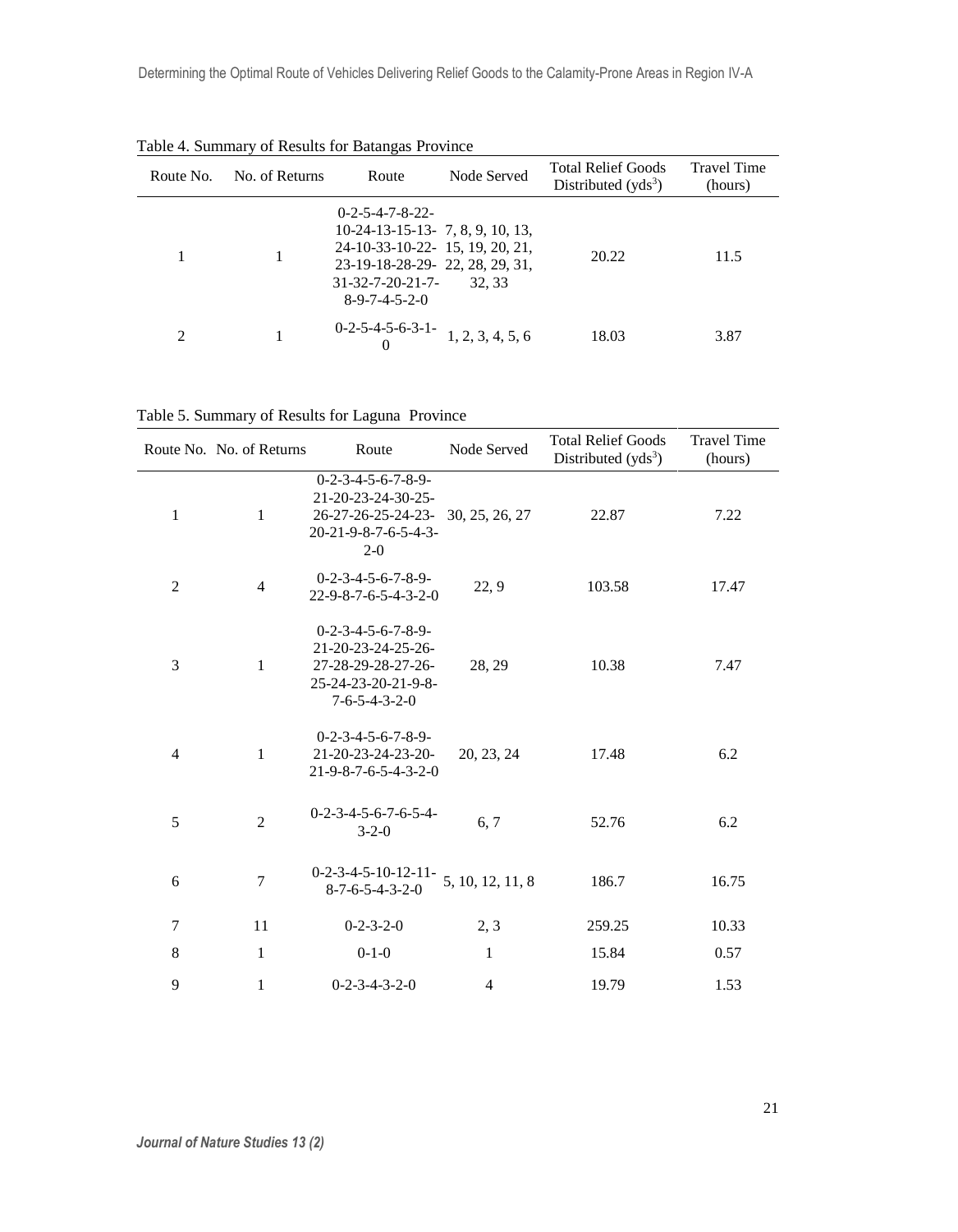To interpret the tables, consider Table 5, the summary of results for Laguna Province. It indicates that there are nine (9) different routes that must be covered to supply the demand for all the nodes. Column 2 shows the number of times the specific route must be taken. For example, consider the second route, one or more vehicles must be assigned to this route and must serve nodes 22 and 9. The vehicle/s must follow the route 0-2-3-4-5-6-7-8-9-22-9-8-7-6-5-4-3-2-0. Recall that a vehicle always come from the relief goods depot and return to the depot, that is why the route starts from node 0 and go back to node 0. To satisfy the demand in the city, the route must be covered four (4)times. If the government has enough vehicles, then 4 vehicles at once can be assigned to this route. However, if there is only one vehicle available, then that vehicle can cover the task and return four (4) times. The sum of all the values in the last column is 73.73, which is the total accumulated travel time of one truck which returns four (4) times to satisfy the demand of the province of Laguna. Following this scheme will result to the low cost of transporting the relief goods while satisfying the demand of the province.

The near optimal total accumulated travel time to satisfy the needs of the provinces of Rizal, Cavite, Batangas and Laguna were 28.28, 13.28, 15.37 and 73.73 hours respectively.

## **SUMMARY AND CONCLUSION**

Every year our country experiences the adverse impacts of typhoons. Providing immediate response and assistance to the typhoon's affected areas has been the major problem of the local government. With the limited number of vehicles available for delivering goods, improving the distribution system is a big challenge. Hence, developing an efficient distribution system is essential to alleviate the effects of this nature-driven catastrophe.

This paper presents a methodology to come up with a near optimal route system of delivering relief goods in Region IV-A. The general integer linear programming model was formulated for Cavite, Laguna, Batangas and Rizal provinces and solved using Clarke-Wright's Savings Algorithm. With the use of the algorithm, the optimal route with the minimum total travel time to be taken by the delivery vehicles in distributing the relief goods to each province in Region IV-A was determined.

#### **RECOMMENDATIONS**

The study assumed a deterministic demand. Conducting a study with stochastic approach for the demand is highly suggested because the effect of a calamity is unpredictable. The study can be extended by considering barangays as nodes instead of towns. This will involve more nodes and more computations but it may give better solution and better representation of the true relief distribution scenario. Other constraints like presence of heavy traffic in some roads and existence of blocked roads may also be considered. These more complicated problems may need the use of goal programming to address the conflicting objectives.

The study was an initial attempt to improve a particular aspect in disaster risk reduction and management. It can serve as stepping stone to solve more complicated problems and to come up with better strategies.

## **STATEMENT OF AUTHORSHIP**

The first author initiated the concept of the study and was the lead writer of the paper. The second and the third author gathered the data, implemented all the computations and helped in the writing process. The fourth author gave some insights about the study and helped in the review and revision of the final paper.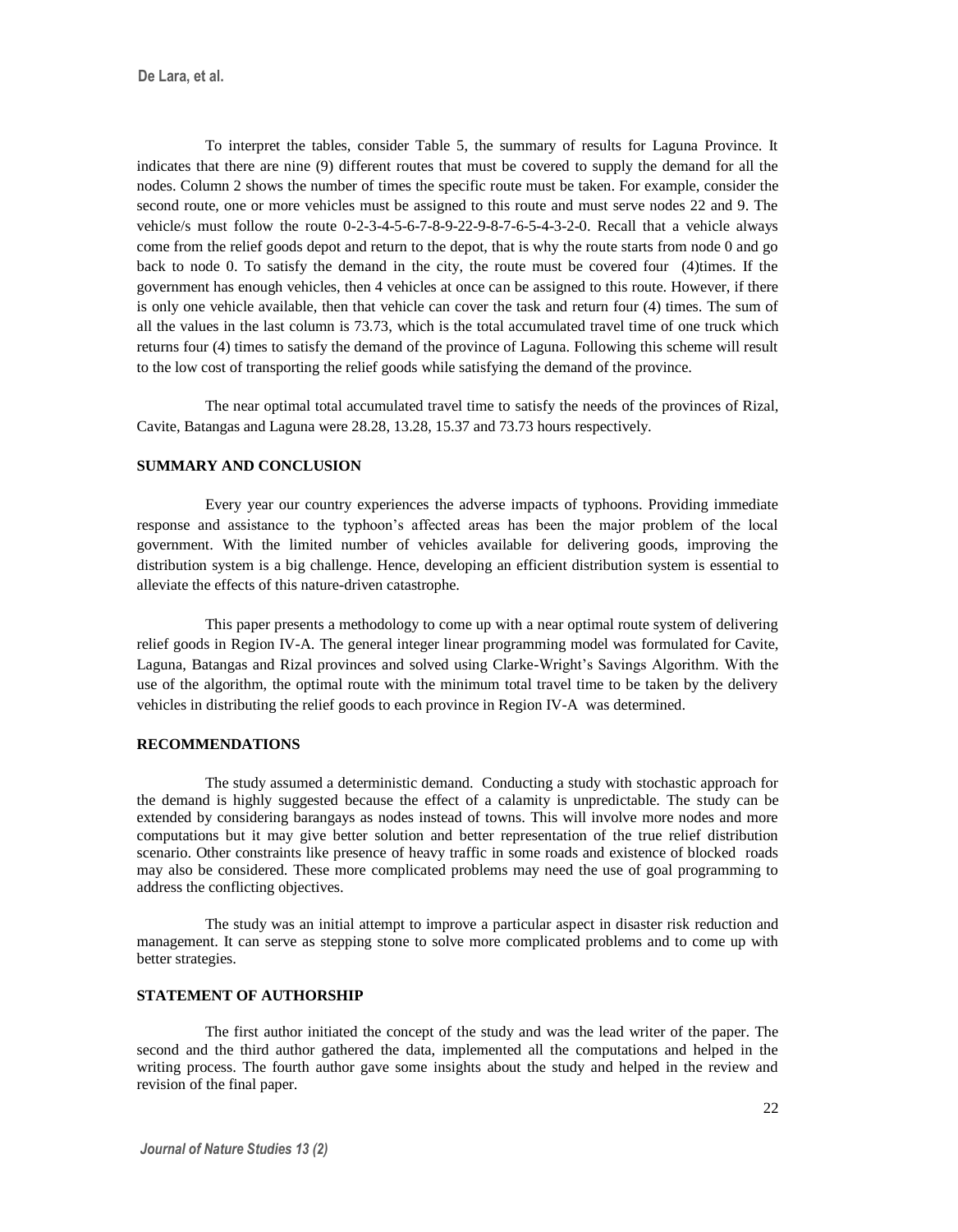## **REFERENCES**

- Ahmed, Z.H. (2004). Genetic Algorithm for the Traveling Salesman Problem using Sequential Constructive Crossover Operator. International Journal of Biometrics & Bioinformatics (IJBB) 3 (6). 96-100
- Bager, Z., Meybodi M.R., & Abbaszadeh M.(July 11-13, 2007). "A Hybrid Method for Solving Traveling Salesman Problem".Proceedings of the 6th IEEE/ACIS International Conference on Computer and Information Science (ICIS 2007), IEEE Computer Society, Melbourne, Australia . 394-399 pp.
- Cordeau,J.F., Gendreau, M., Laporte, G. Potvin,J.Y. & Semet, F2002). "A guide to vehicle routing heuristic", The Journal of the Operational Research Society, ,Palgrave Macmillan Journals53(5): 512-522.
- Erdoğan, G., Cordeau, J. F., & Laporte, G. (2010). The attractive traveling salesman problem. *European Journal of Operational Research*, *203*(1), 59-69.
- Gambardella, L. M., Taillard, É., & Agazzi, G. (1999). Macs-vrptw: A multiple colony system for vehicle routing problems with time windows. In New ideas in optimization.
- Gendreau, M., Hertz, A., & Laporte, G. (1994). A tabu search heuristic for the vehicle routing problem. Management science 40(10): 1276-1290.
- Golden, B. L., Raghavan, S., & Wasil, E. A. (2008). *The Vehicle Routing Problem: Latest Advances and New Challenges: latest advances and new challenges* (Vol. 43). Springer.
- Hornik, K., & Grün, B. (2007). TSP-Infrastructure for the traveling salesperson problem. *Journal of Statistical Software*, *23*(2), 1-21.
- Helvig, C.S. and Robins, G. (2003). The moving-target traveling salesman problem. Lecture Notes in Comp. Sci.,. 1461 (1998): 453–464.
- Herrera, C.D. and Palaje, M.J.M. (2011). Determining the Optimal Routes of Field Agents of Sterix Inc., Special Problem, Division of Mathematics, Institute of Mathematical Sciences and Physics, U.P. Los Baños.
- Kara, I., & Bektas, T. (2003). Integer linear programming formulation of the generalized vehicle routing problem. In *EURO/INFORMS Joint International Meeting, Istanbul, July* 6-10, 2003.
- Lacorte, G. (2012.). 'So, that's what a typhoon is like'. Philippine Daily Inquirer. Retrieved on December 5, 2012 from [www.newsinfo.inquirer.net/318527/so-thats-what-a-typhoon-is-like](http://www.newsinfo.inquirer.net/318527/so-thats-what-a-typhoon-is-like)
- Laporte, G., Gendreau, M., Potvin, J. Y., & Semet, F. (2000). Classical and modern heuristics for the vehicle routing problem. International transactions in operational research, 7 (4‐5): 285- 300.
- Lysgaard, J. (1997). Clarke & Wright's Savings Algorithm. Department of Management Science and Logistics, The Aarhus School of Business.